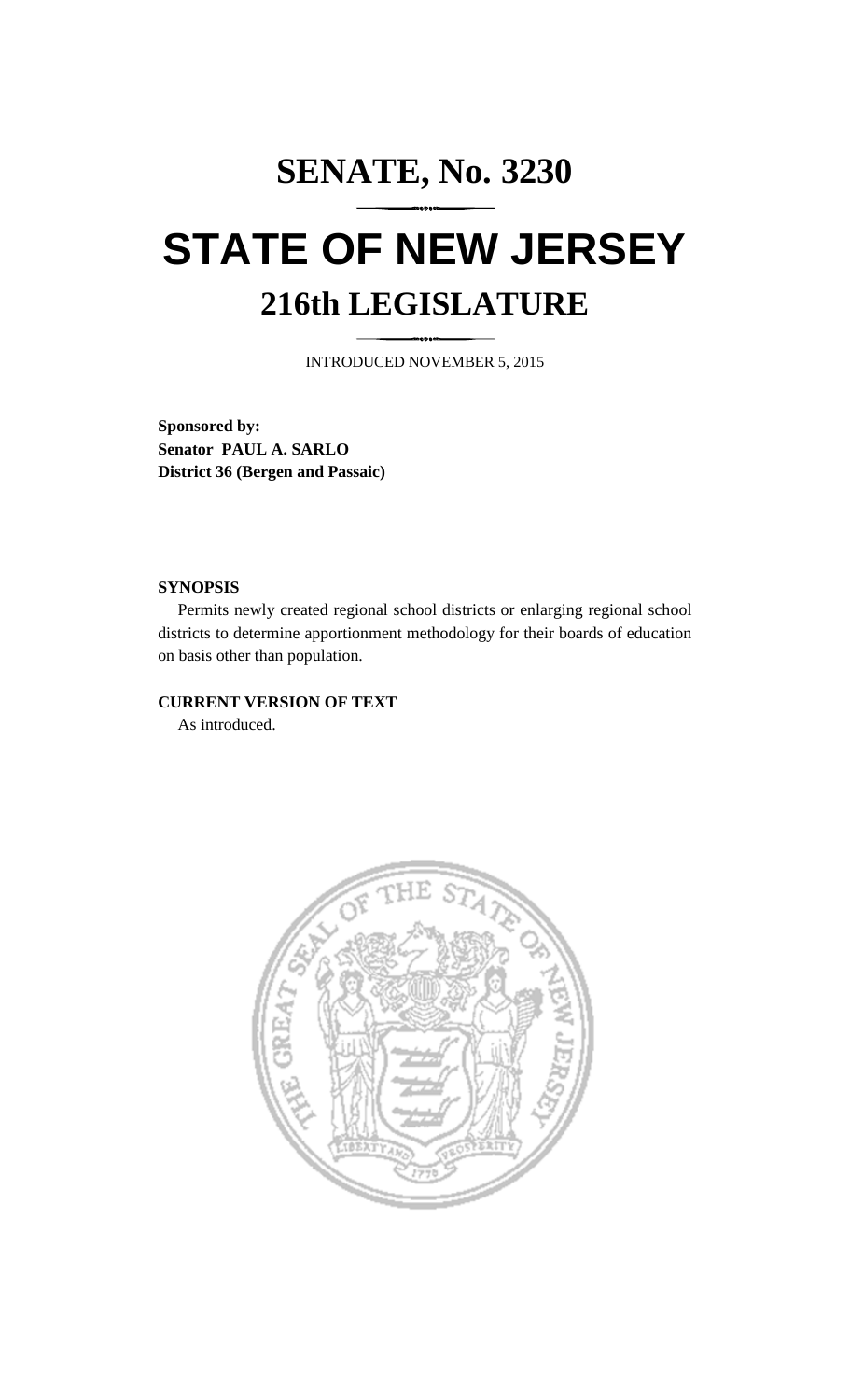**AN ACT** concerning regional school districts, amending various sections of the New Jersey Statutes, and supplementing chapter 13 of Title 18A of the New Jersey Statutes.

 **BE IT ENACTED** *by the Senate and General Assembly of the State of New Jersey:*

 1. (New section) Notwithstanding any section of law to the contrary, the boards of education proposing to form a newly created regional school district may by resolution frame and adopt a proposal to calculate and apportion the membership of the board of education of the newly created regional district other than in accordance with the provisions of N.J.S.18A:13-8. If the commissioner approves the alternative apportionment, then that alternative apportionment shall be included in the consultation, study, and investigation conducted pursuant to N.J.S.18A:13-34 to determine whether it is advisable for school districts to form a newly created regional school district. If the commissioner or his representative determines that it is advisable for such districts to form a newly created regional school district, and the question of whether or not the proposal to create a regional district is submitted to the voters pursuant to N.J.S.18A:13-34, and the proposal is adopted by the voters pursuant to N.J.S.18A:13-35, then the members of the board of education of the regional district shall be elected in accordance with such alternate apportionment.

 2. (New section) Notwithstanding the provisions of N.J.S.18A:13-9 or any other section of law to the contrary, in the case in which the membership of the board of education of the regional district is apportioned pursuant to section 1 or section 3 of P.L. , c. (C. ) (pending before the Legislature as this bill), the apportionment shall continue in effect until the official promulgation of the next federal census. Immediately after the official promulgation of a federal census, the Commissioner of Education shall consult with the constituent districts of the regional district to determine whether or not to reapportion the membership of the board of education of the regional district. All members of the board of education of the regional district shall continue in office for the terms for which they were elected or appointed notwithstanding any reapportionment ordered by the commissioner. If any constituent district receives increased representation on the board as a result of a reapportionment ordered by the commissioner, the additional members shall be elected at the next annual school election of the regional district. If, as a result of such reapportionment, a disproportionate number of the total

**EXPLANATION – Matter enclosed in bold-faced brackets [thus] in the above bill is not enacted and is intended to be omitted in the law.**

**Matter underlined thus is new matter.**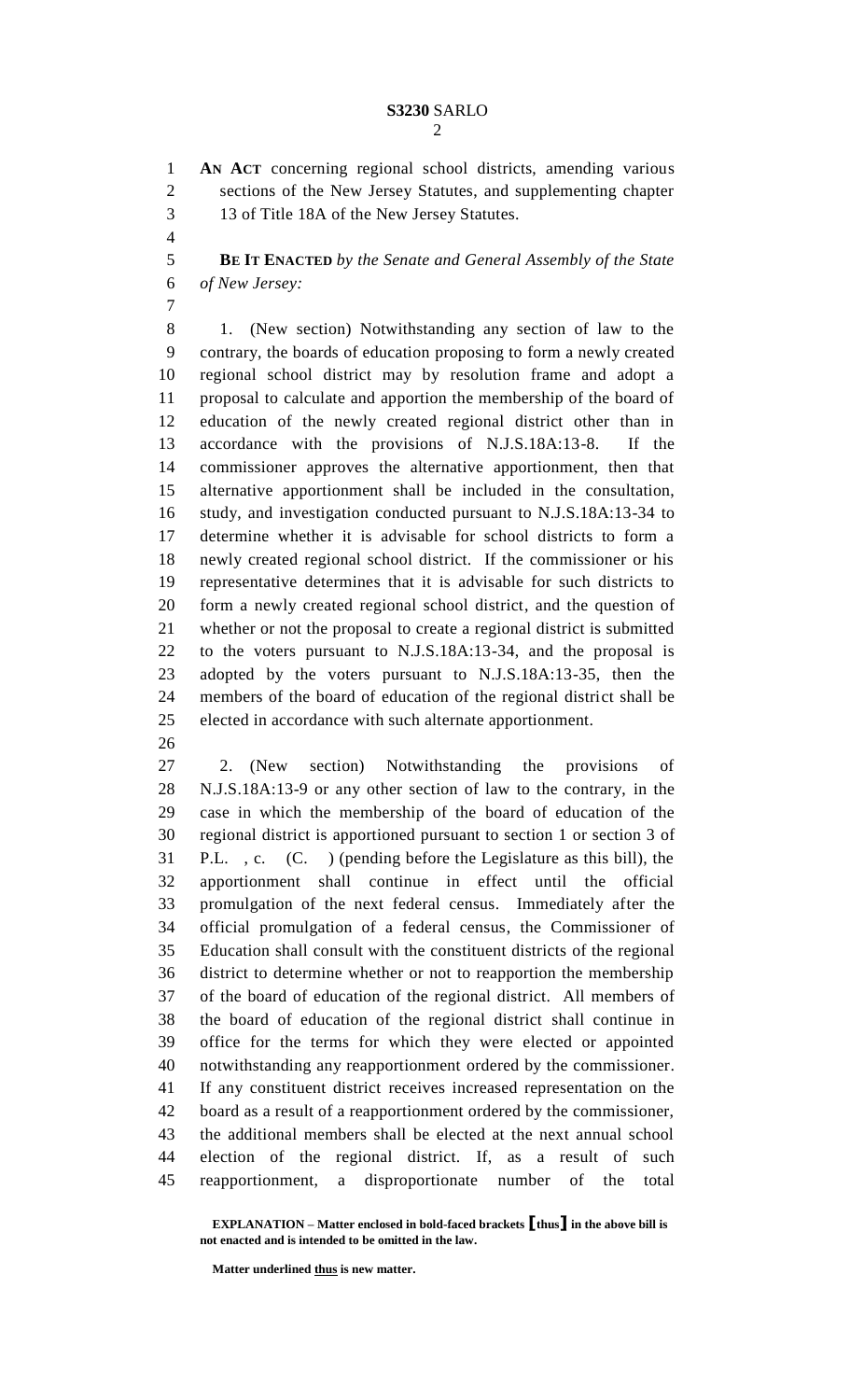representatives of any one constituent district to a regional board are to be elected at a single annual school election, the commissioner shall have the power, on petition of a constituent district board of education, to alter the term of any member representing such constituent district by not more than one year, so as to temporarily apportion, as equally as possible over any given three-year period, the election of the members representing such constituent district.

 3. (New section) a. Notwithstanding the provisions of any section of law to the contrary, the board of education of a regional district and the board or boards of education of one or more local districts determined to enlarge the regional school district may by resolution frame and adopt a proposal to calculate and apportion the membership of the enlarged board of education other than in accordance with the provisions of N.J.S.18A:13-8 and N.J.S.18A:13-36. If the commissioner approves the alternative apportionment, then that alternative apportionment shall be included in the consultation, study, and investigation conducted pursuant to N.J.S.18A:13-43 to determine whether it is advisable to enlarge the regional school district to include the local district or districts therein. If the commissioner or his representative determines that it is advisable to enlarge the regional school district to include the local district or districts therein, and the question of whether or not the proposal to enlarge the regional district is submitted to the voters pursuant to N.J.S.18A:13-43, and the proposal is adopted by the voters pursuant to N.J.S.18A:13-44, then the members of the enlarged board of education of the regional district shall be elected in accordance with the alternate apportionment.

 For an enlarged regional district with a board of education apportioned pursuant to this section, the executive county superintendent of the county in which any new constituent district of an enlarged regional district is situate shall, not later than 30 days after the election for the enlargement thereof, appoint one member of the enlarged board of education of the regional district from among the qualified citizens of each new constituent district, and the members so appointed shall serve until the first Monday succeeding the first annual April school election of the enlarged regional district. In the case of a regional district in which the annual school election is in November, the members so appointed shall serve until the first week in January next succeeding the first annual November school election of the enlarged regional district.

 b. The commissioner shall reapportion the membership of the enlarged board of education in accordance with the alternative apportionment determined pursuant to this section, and shall designate the number of members to be elected from each constituent school district. All members of the board of education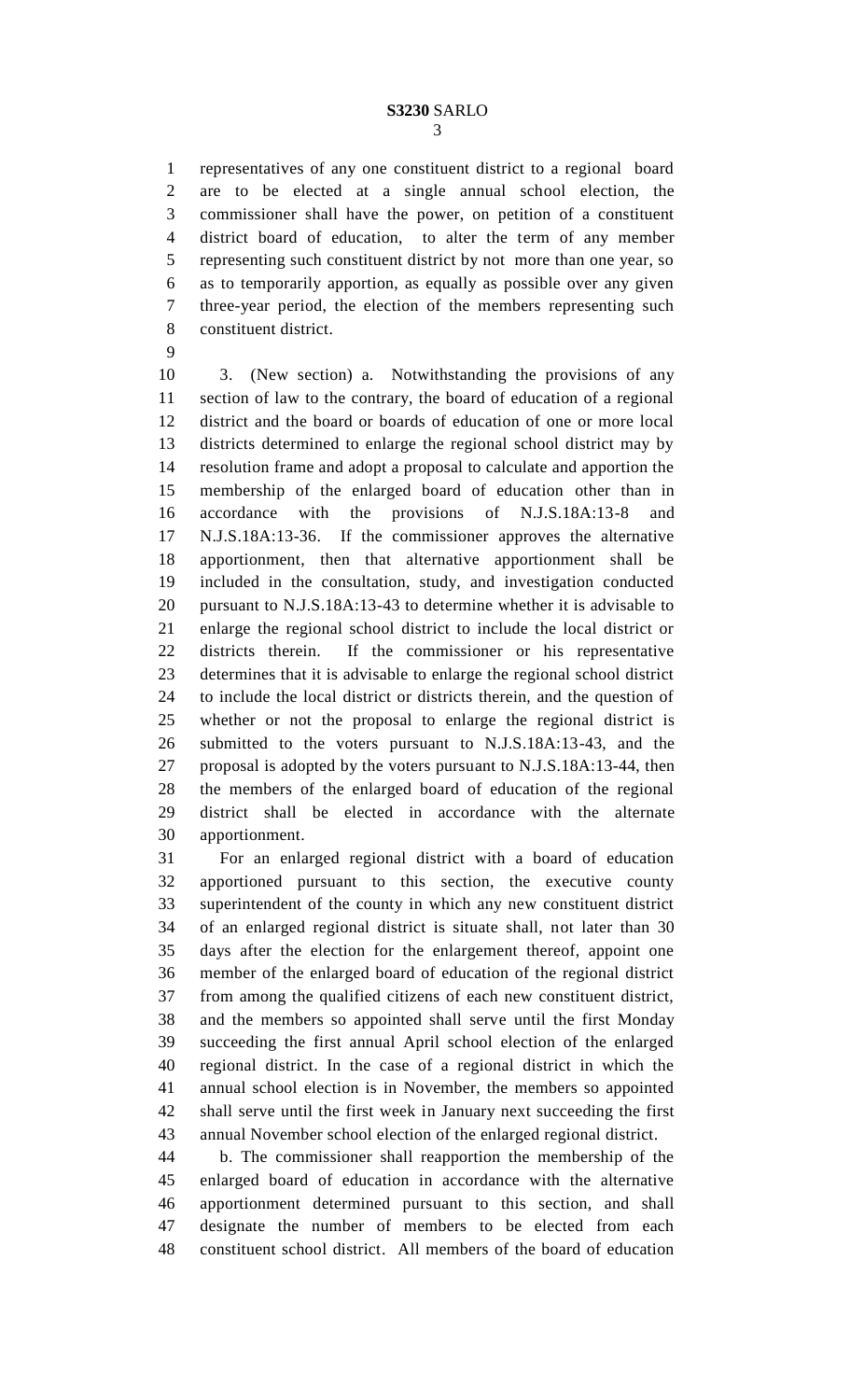of the enlarged regional district shall be elected in accordance with the alternative apportionment at the next annual school election after the election to enlarge the regional district.

 c. The commissioner shall allocate the initial elective terms for the first elective members of the enlarged board in the following manner:

 (1) In regional districts having nine members, three members shall be elected for three years, three for two years and three for one year, which terms shall be allocated to the constituent districts to the extent of apportioned membership on the regional board of education, starting with the allocation of the terms of three years, by allocating one of such terms to each of the constituent districts in the alphabetical order of the names of such districts, and continuing then still in such order with allocation of the terms of two years and with allocation of the terms of one year.

 (2) In regional districts in which there are more than nine constituent school districts, the allocation for the tenth district shall be a term of three years, for the eleventh district a term of two years, and for the twelfth district a term of one year, with continuation of such rotation until provision has been made for allocation of the terms to all districts.

## 4. N.J.S.18A:13-8 is amended to read as follows:

 18A:13-8. The board of education of a regional district shall consist of nine members unless it consists of more than nine constituent districts, in which case the membership shall be the same as the number of constituent districts, plus one. **[**If**]** Except as 28 otherwise provided pursuant to section 1 or section 3 of P.L. 29 c.  $(C. )$  (pending before the Legislature as this bill), if there are nine or less constituent districts, the members of the board of education of the regional district shall be apportioned by the executive county superintendent or executive county superintendents of the county or counties in which the constituent districts are situate, among said districts as nearly as may be according to the number of their inhabitants except that each constituent district shall have at least one member.

 In making the apportionment of the membership of a regional board of education among the several school districts uniting to create a regional school district having nine or less constituent districts, as required by section 18A:13-36, there shall be subtracted from the number of inhabitants of a constituent school district, as shown by the last federal census officially promulgated in this State, the number of such inhabitants who according to the records of the Federal Bureau of the Census were patients in, or inmates of, any State or federal hospital or prison, or who are military personnel stationed at, or civilians residing within the limits of, any United States Army, Navy or Air Force installation, located in such constituent school district.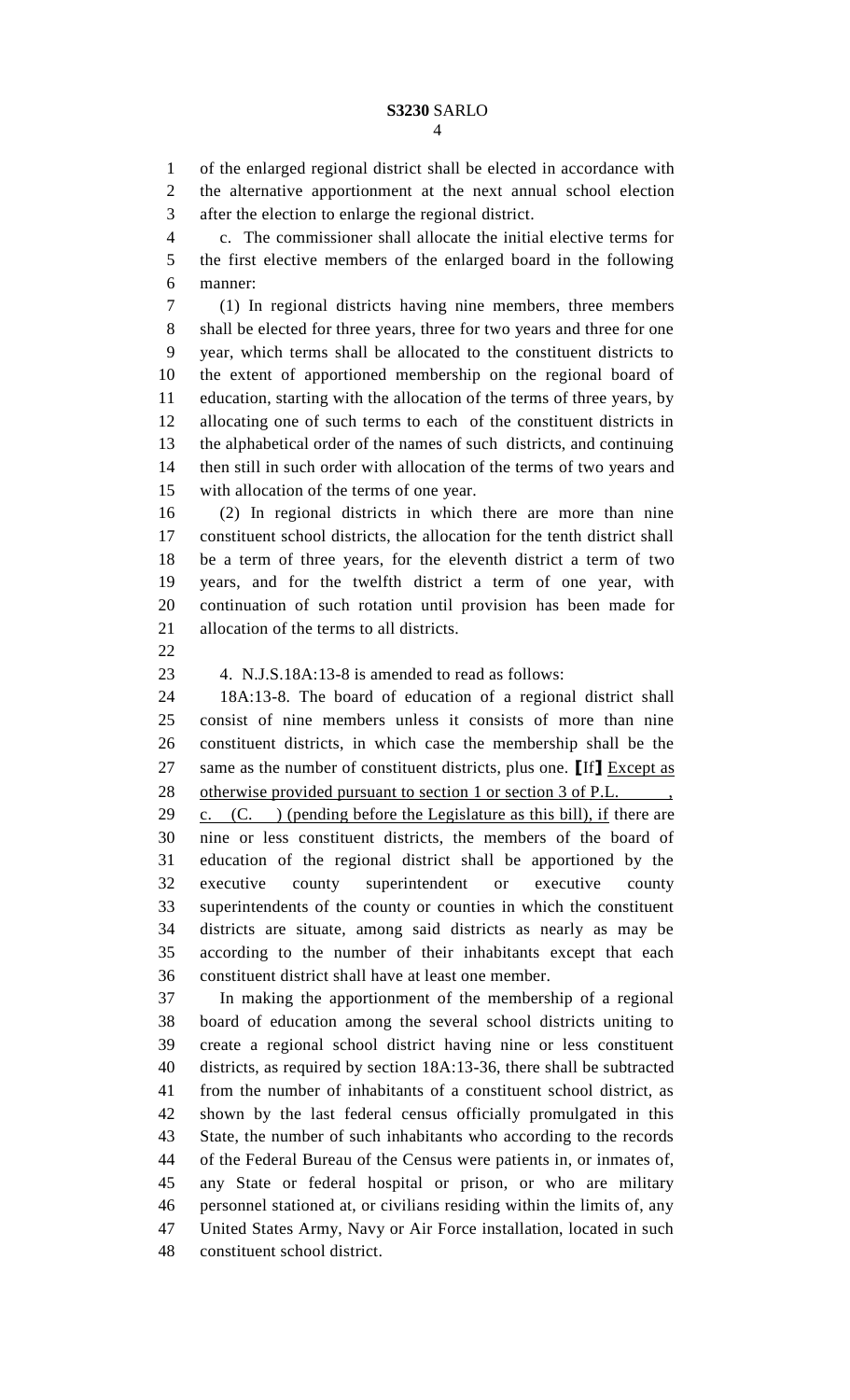**[**If**]** Except as otherwise provided pursuant to section 1 or 2 section 3 of P.L., c. (C.) (pending before the Legislature as

3 this bill), if there are more than nine constituent districts, the members on the board shall be apportioned among the constituent districts and the weight of their votes in all proceedings of the board shall be determined by the appropriate executive county superintendent or superintendents through the following procedure:

 a. The number of inhabitants of each constituent district shall be determined as shown by the last federal census officially promulgated in this State.

 b. A representative ratio shall be calculated by adding the number of inhabitants of all constituent districts and dividing the sum by the board size.

 c. All constituent districts shall be listed in ascending order of their number of inhabitants. If the first constituent district in said list has a number of inhabitants which is less than the representative ratio, it shall be combined with the constituent district contiguous to it having the smallest number of inhabitants. This process shall be repeated for each successively larger constituent district or combination of constituent districts until all remaining constituent districts or combinations of constituent districts shall have a number of inhabitants equal to, or exceeding the representative ratio. The districts formed in this manner shall be known as representative districts.

 d. There shall be established a priority list according to the method of equal proportions for the apportionment of the members of the regional district board of education among the representative districts.

 e. The members of the regional district board of education shall be apportioned among the representative districts according to the method of equal proportions, and where a representative district is composed of more than one constituent district, members shall be elected at large from within the representative district.

 f. The number of inhabitants of each representative district shall be divided by the number of members assigned to that district to find the number of inhabitants per member.

 g. The vote to be cast by each member of the regional district board of education in all proceedings of the board shall be determined by dividing the number of inhabitants per member in the representative district from which the member is elected by the representative ratio for the regional district, and rounding off the quotient to the nearest tenth of a full vote.

 Wherever any statute or bylaw of the board requires decision in any matter by vote of a majority of the board members, or of the members present, this shall be interpreted as meaning a majority of the weighted votes of all members, or of the members present, as the case may be.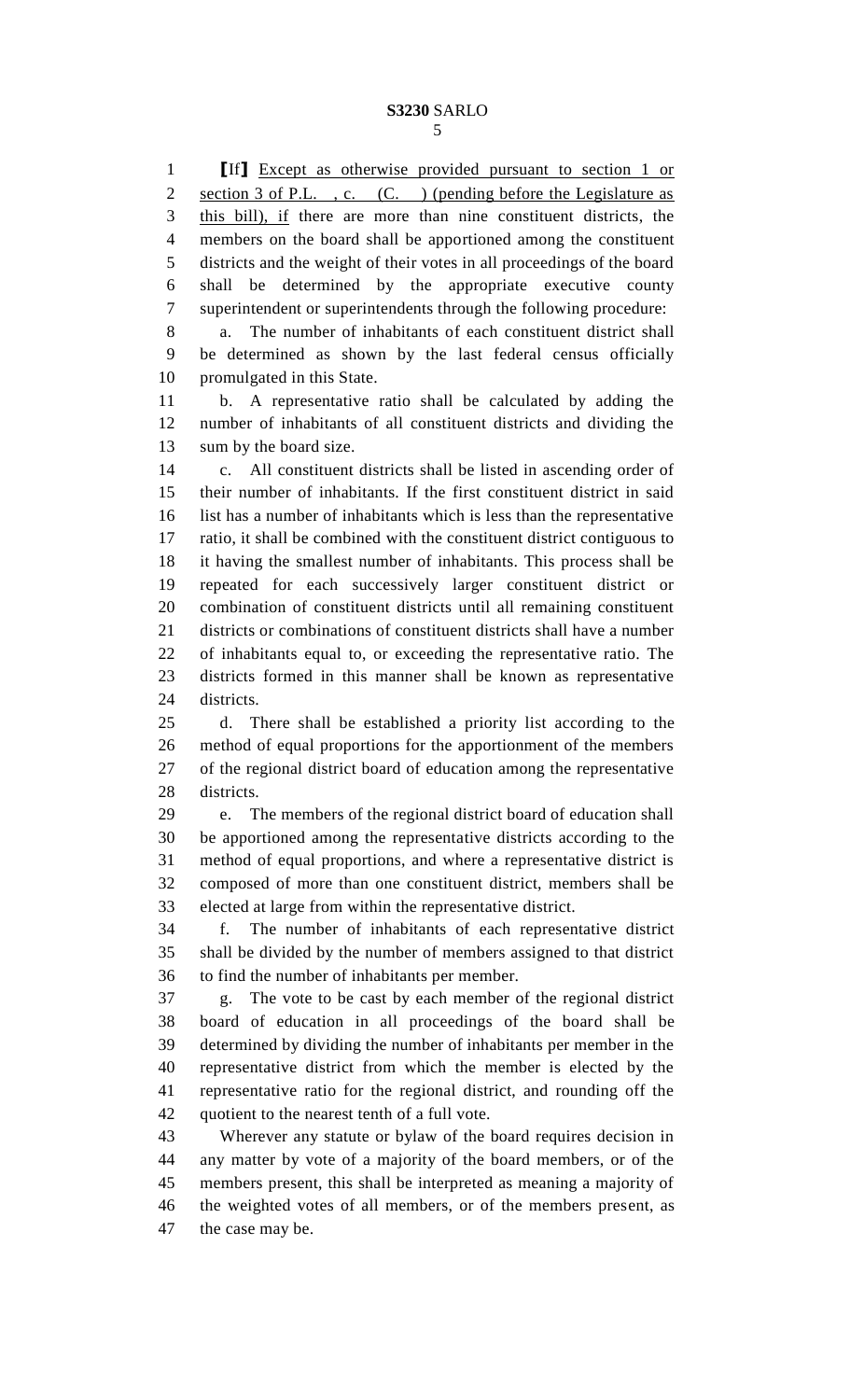h. Whenever the above reapportionment procedure is used for a regional district having more than nine constituent districts, the terms of office of all incumbent board of education members shall terminate on the day on which the annual organization meeting of the board is held pursuant to N.J.S.18A:13-12 following certification by the executive county superintendent of the representative districts and the number of members to be elected from each; provided, that if the reapportionment results in any representative district retaining its former boundaries and the same number of board members, that the members elected from such a district shall serve the full term for which they were elected. All other board members shall be elected in an election to be held on the date of the annual school election at least 60 days following certification by the executive county superintendent for initial terms of office to be designated in advance by the executive county superintendent so that, as nearly as possible, one-third of the board shall be elected in each future year, to serve for three-year terms, and where a representative district has more than one member, their terms of office shall terminate in different years.

 If any constituent district is a consolidated district, or a district composed of two or more municipalities, and

 a. The original district is a limited purpose regional district and such constituent district has such population that it is entitled to have apportioned to it a number of members equal to or greater than the number of districts making up such constituent district, or

 b. The regional district is an all purpose district, the membership of the regional board of education from such district shall be apportioned, and from time to time reapportioned, and the members from the district shall be elected, as their respective terms expire, in the same manner as though each of the municipalities making up such constituent district were constituent districts of the regional district.

(cf: P.L.2011, c.202, s.8)

5. N.J.S.18A:13-36 is amended to read as follows:

 18A:13-36. **[**The**]** Except as otherwise provided in section 1 of P.L. , c. (C. ) (pending before the Legislature as this bill), the executive county superintendent or executive county superintendents of any county or counties, in which such newly created regional district is situate, shall calculate and apportion the membership of the board of education of such newly created regional district in accordance with the provisions of **[**section**]** N.J.S. 18A:13-8 and if such regional district is an all purpose regional district such membership shall be apportioned among the municipalities included within the districts according to the number of their inhabitants, as apportionment is made among constituent districts forming a limited purpose regional district, and the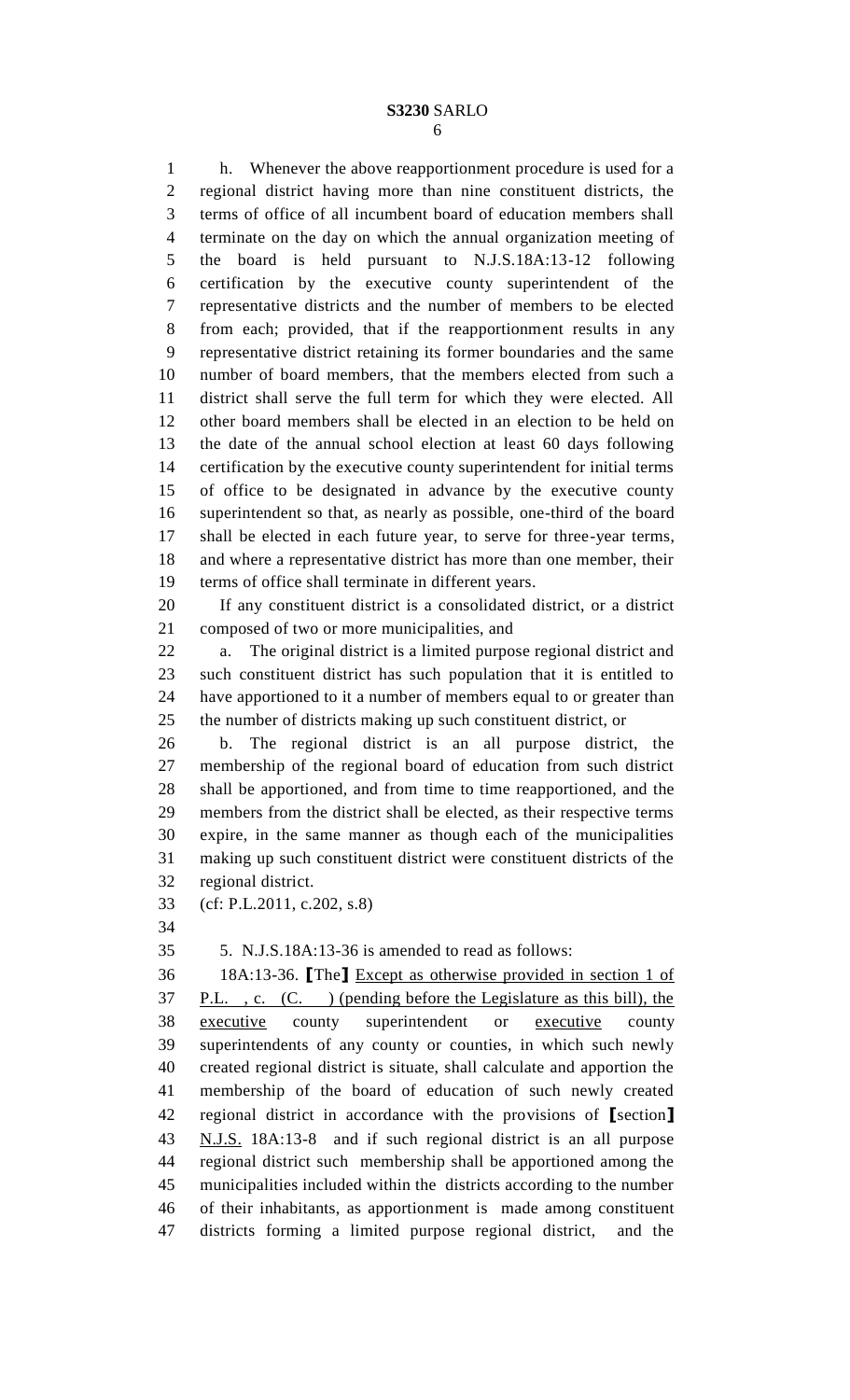members shall be elected or appointed in accordance with such apportionment. (cf: N.J.S.18A:13-36) 6. N.J.S.18A:13-39 is amended to read as follows: 18A:13-39. The first elected members of the board of a newly created regional district shall be elected at the annual election to be held in the calendar year first succeeding the year in which the **[**special**]** election for the creation of the district was held. (cf: N.J.S.18A:13-39) 7. N.J.S.18A:13-41 is amended to read as follows: 18A:13-41. A regional board of education of a newly created regional district shall take charge and control of the educational facilities of the constituent districts in the classes or grades for which the same is formed when the commissioner shall certify to the boards of education of each of the constituent districts that suitable facilities and accommodations have been made available for the instruction of the pupils in said regional district, but it shall not take charge and control of such educational facilities earlier than July 1 of the calendar year next ensuing the date of the **[**special**]** election for the creation of the district, except by agreement between the regional board and the boards of education of the constituent districts, approved by the commissioner. Until the commissioner shall so certify, the charge and control of the educational facilities of the constituent districts in the classes and grades for which the regional district was formed shall continue to be in the respective boards of education of the constituent districts. (cf: N.J.S.18A:13-41) 8. N.J.S.18A:13-43 is amended to read as follows: 18A:13-43. If the board of education of a regional district and the board or boards of education of one or more local districts, and the commissioner or his representative, after consultation, study and investigation, shall determine that it is advisable to enlarge the regional school district so as to include said local district or districts therein, the board of education of the regional district and of each such local district shall by resolution frame and adopt a proposal to that effect and shall **[**call for, and conduct,**]** submit upon the same day, **[**a special school election**]** in such regional district and in each such local school district, **[**and shall submit thereat**]** at a special school election or at an election to be held on the third Tuesday in April the question whether or not said proposal shall be approved briefly describing the contents of said resolution and stating the date of its adoption and they may submit also at such special election as part of such proposal any other provision which may be submitted at such a special election under the provisions of this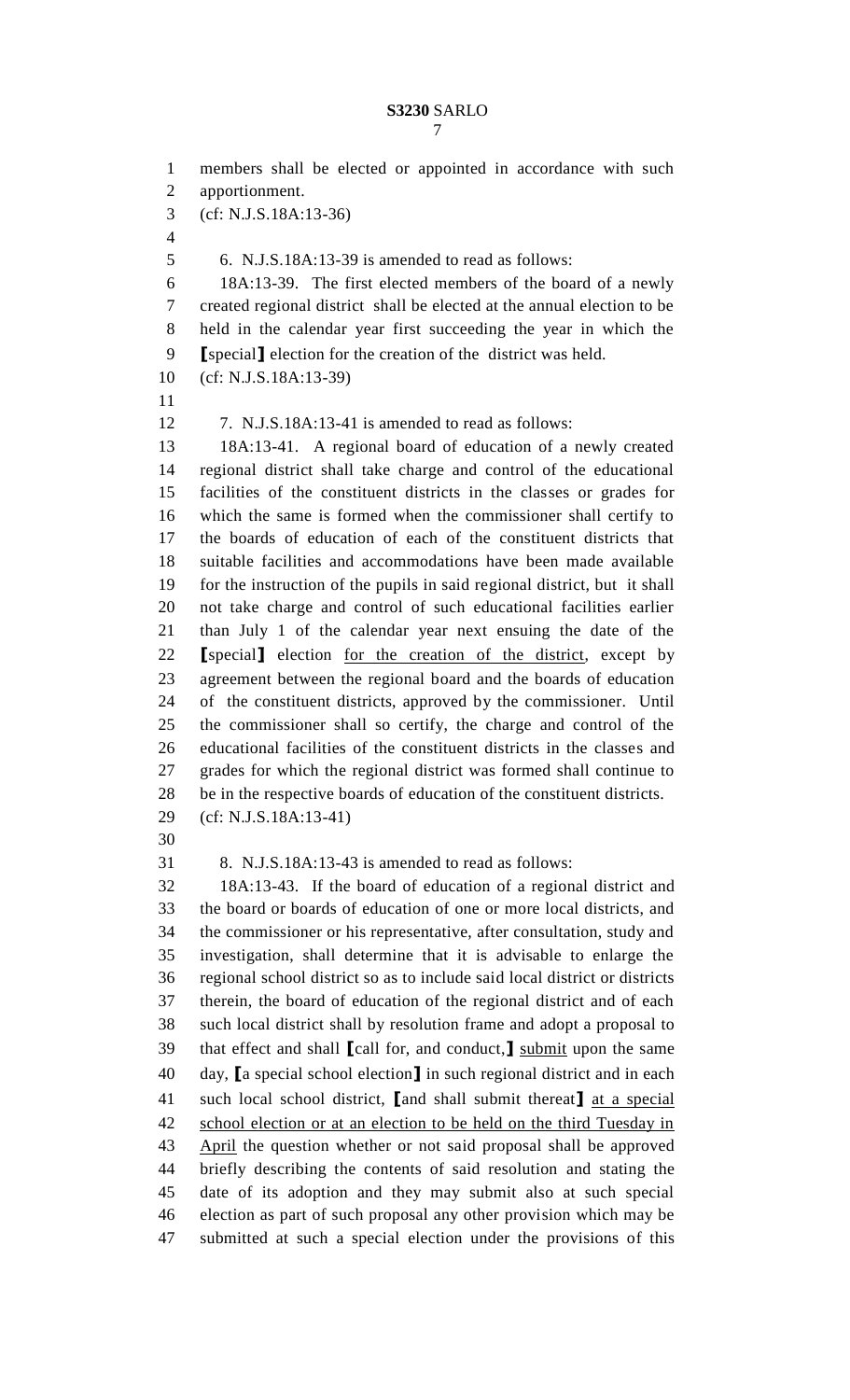| ٦<br>۰.<br>×<br>- |  |
|-------------------|--|
|                   |  |

 chapter**[**, but no such special election shall be held on any day before April 15 or after December 1 of any calendar year**]**. (cf: N.J.S.18A:13-43) 9. N.J.S.18A:13-46 is amended to read as follows: 18A:13-46. **[**The**]** Except as otherwise provided in section 3 of P.L. , c. (C. ) (pending before the Legislature as this bill), the executive county superintendent of the county in which any new constituent district of an enlarged regional district shall be situate shall, not later than 30 days after the election for the enlargement thereof, appoint one member of the enlarged board of education of the regional district from among the qualified citizens of each such new constituent district and the members so appointed shall serve until the first Monday succeeding the first annual April school election of the enlarged regional district and their successors shall be elected at said election. In the case of a regional district in which the annual school election is in November, the members so appointed shall serve until the first week in January next succeeding the first annual November school election of the enlarged regional district and their successors shall be elected at that election. If by reason of the enlargement of the district it becomes necessary to reapportion the membership of the enlarged board of education the executive county superintendent or superintendents of the county or counties in which the constituent local districts of the enlarged district are situate shall reapportion the membership of the enlarged board of education in accordance with the provisions of sections 18A:13-8 and 18A:13-36, and at the same time shall designate the number of members to be elected from each constituent school district at the succeeding annual school election to be held therein upon the expiration of the terms of office of the members of the regional board then in office, in such manner that the representation of the constituent districts shall be established in accordance with such reapportionment at the earliest possible time but the members then in office shall continue in office for the terms for which they were elected or appointed notwithstanding such reapportionment. (cf: P.L.2011, c.202, s.16) 10. This act shall take effect immediately. STATEMENT Under current law, most boards of education of regional school districts consist of nine members, with at least one from each constituent district. The remaining seats are allocated to constituent districts on the basis of population. This bill would maintain the size of the regional school district board of education, but permit a newly created regional school district or a regional school district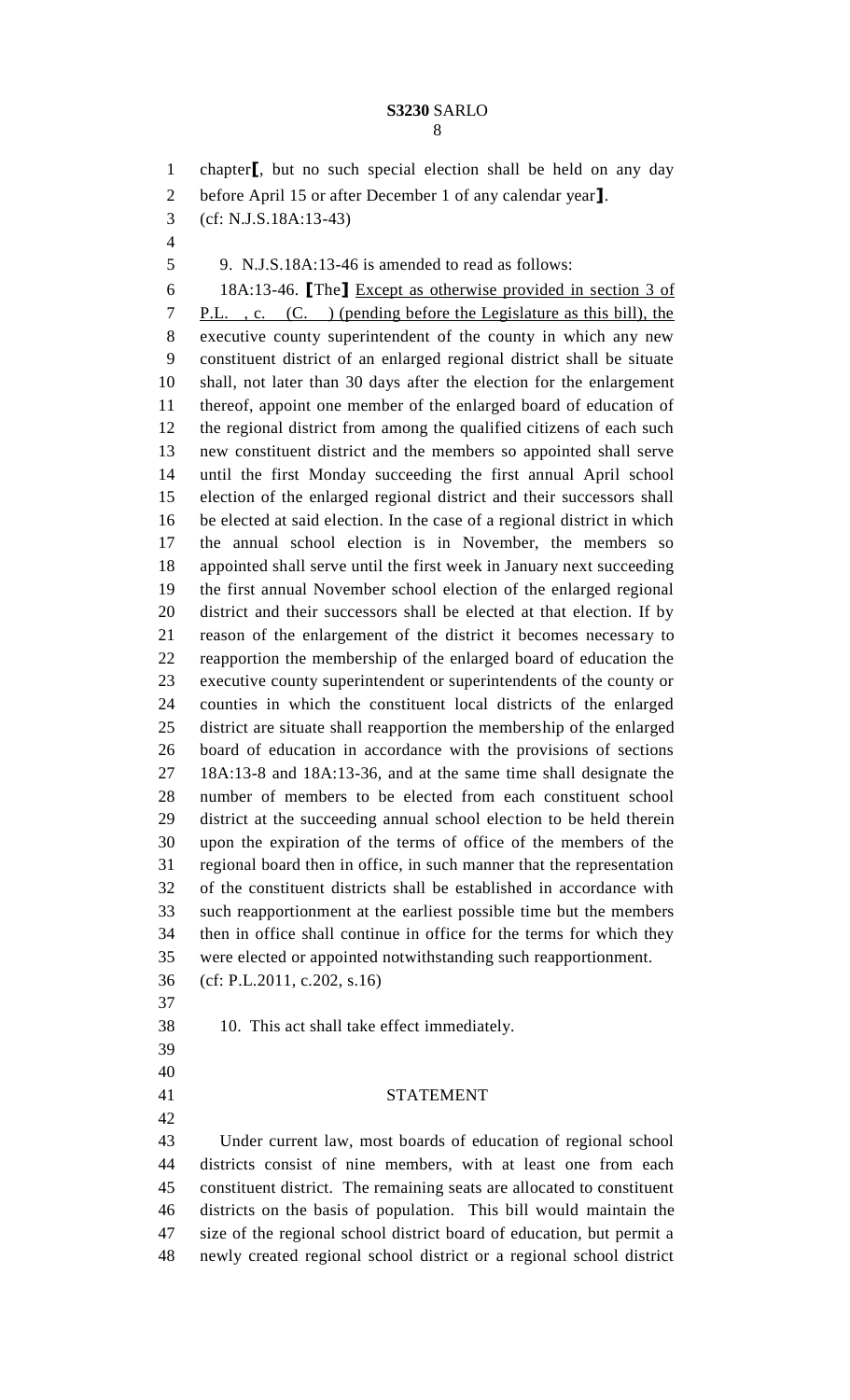that will enlarge by adding one or more constituent districts, to determine, with the approval of the Commissioner of Education, an alternative apportionment method for its board. The boards of education proposing to create or enlarge a regional district would, by resolution, adopt a proposal to apportion the membership of the new board using an alternative apportionment method and if the commissioner approves the alternative apportionment, that apportionment method would be used in the statutorily required study conducted to determine whether it is advisable to create or enlarge the regional school district. If after the study the commissioner determines that it is advisable to create or enlarge a regional school district, and the voters approve the proposal to create or enlarge the regional district, then the board of the newly created or enlarged district will be elected in accordance with the alternative apportionment method.

 In the case of an enlarged regional school district which establishes an alternative apportionment method for its board, the executive county superintendent will, no later than 30 days after the election for the enlargement, appoint one member of the enlarged board from among the qualified citizens of each new constituent district. All the members of the board of the enlarged regional district will be elected at the next annual school election following the election held to approve the enlargement of the regional district. The members appointed by the executive county superintendent will serve only until the organization meeting at which all the new elected members of the board of the enlarged regional district begin their terms.

 The alternative apportionment method established pursuant to the provisions of the bill would continue in effect until the official promulgation of the next federal census. At that time the Commissioner of Education will consult with the constituent districts of the regional district to determine whether or not to reapportion the membership of the regional district. The bill provides that all members of the board will continue in office for the terms for which they were elected or appointed notwithstanding any reapportionment ordered by the commissioner. If a constituent district receives increased representation as a result of the reapportionment ordered by the commissioner, the additional members will be elected at the next annual school election of the regional district.

 The bill also would permit a special election on the enlargement of a regional school district to be held on any of the special election dates set forth in section 2 of P.L.1995, c.278 (C.19:60-2) – the fourth Tuesday in January, the second Tuesday in March, the last Tuesday in September, or the second Tuesday in December. Under current law, a special election for this purpose may only be held on the September date. In addition to all the special election dates, the election for enlargement of a regional district will also be permitted